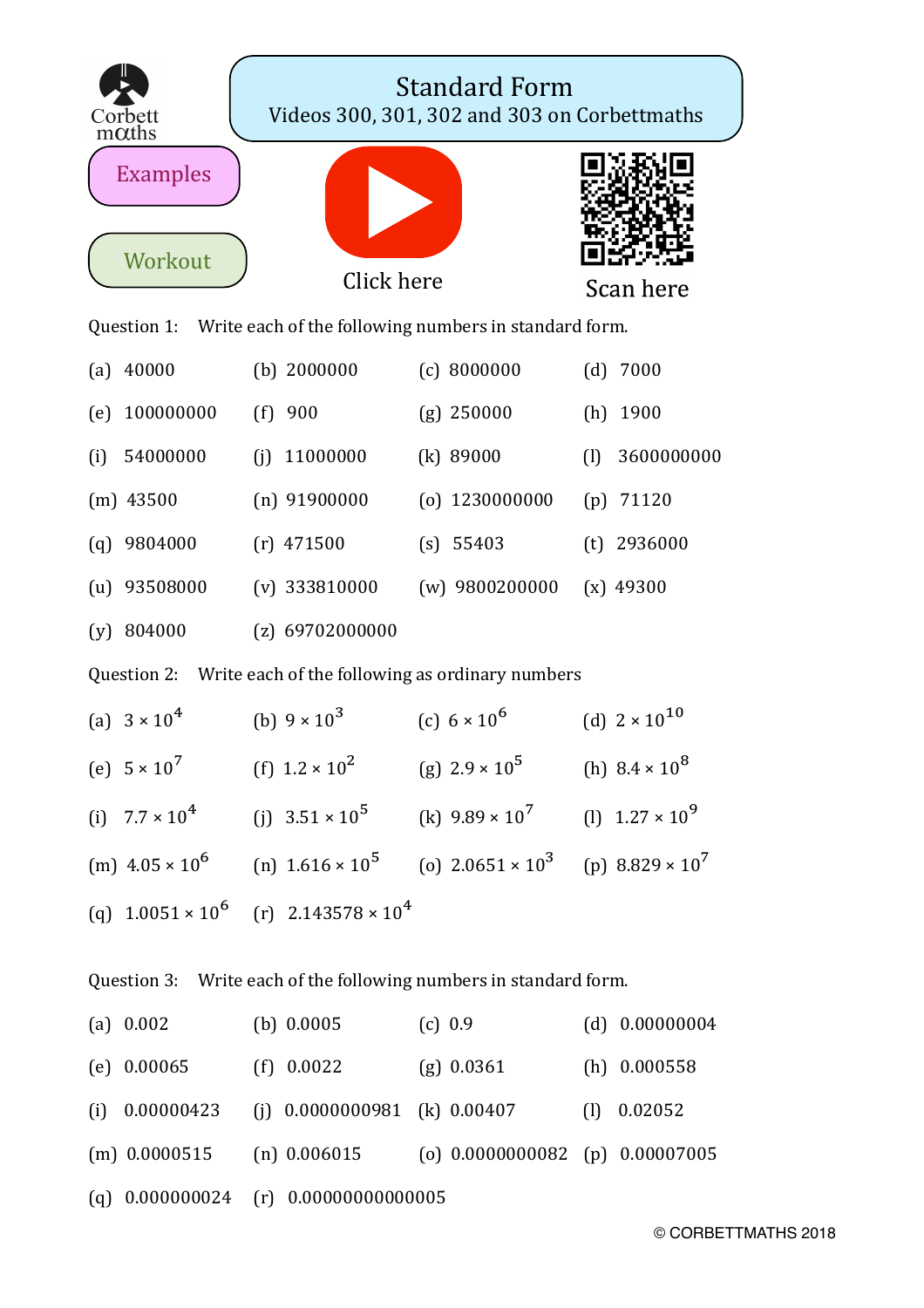

Question 4: Write each of the following as ordinary numbers

(a)  $2 \times 10^{-3}$  (b)  $7 \times 10^{-2}$  (c)  $3 \times 10^{-6}$  (d)  $9 \times 10^{-8}$ (e)  $4.8 \times 10^{-4}$  (f)  $6.7 \times 10^{-3}$  (g)  $9.2 \times 10^{-6}$  (h)  $4.1 \times 10^{-2}$ (i)  $3.16 \times 10^{-5}$  (i)  $8.62 \times 10^{-4}$  (k)  $7.09 \times 10^{-6}$  (l)  $5.71 \times 10^{-3}$ (m)  $2.05 \times 10^{-8}$  (n)  $4.112 \times 10^{-2}$  (o)  $1.651 \times 10^{-3}$  (n)  $2.0019 \times 10^{-7}$ 

Question 5: Write these numbers in standard form

(a) one million (b) nine thousand (c) forty thousand  $(d)$  nine billion (e)  $500^2$  (f)  $200^3$  (g)  $30.000^2$  (h) two thousandths

Question 6: Write each of these numbers in standard form

(a)  $72 \times 10^3$  (b)  $84 \times 10^6$  (c)  $500 \times 10^2$  (d)  $210 \times 10^4$ (e)  $0.8 \times 10^7$  (f)  $0.46 \times 10^5$  (g)  $0.06 \times 10^8$  (h)  $0.007 \times 10^{12}$ (i)  $3000 \times 10^{14}$  (i)  $24 \times 10^{-5}$  (k)  $0.8 \times 10^{-10}$  (l)  $0.0055 \times 10^{-2}$ (m)  $0.0372 \times 10^{-9}$  (n)  $65213 \times 10^{-7}$  (o)  $2933 \times 10^{21}$  (p)  $759300 \times 10^{-1}$ 

Question 7: Work out the answers to the following multiplications. You may not use a calculator.

(a)  $2 \times 10^3 \times 3 \times 10^4$  (b)  $(4 \times 10^8) \times (2 \times 10^5)$  (c)  $1.2 \times 10^4 \times 6 \times 10^4$ (d)  $(3 \times 10^{-9}) \times (3 \times 10^{3})$  (e)  $4 \times 10^{-7} \times 3 \times 10^{-2}$  (f)  $6 \times 10^{10} \times 4 \times 10^{8}$ (g)  $7 \times 10^{12} \times 8 \times 10^{-9}$  (h)  $3.7 \times 10^5 \times 5 \times 10^6$  (i)  $(8 \times 10^3) \times (5 \times 10^5)$ (i)  $5 \times 10^{-14} \times 4 \times 10^{-7}$  (k)  $1.8 \times 10^{2} \times 2 \times 10^{-8}$  (l)  $5.8 \times 10^{6} \times 4 \times 10^{7}$ (m)  $4.5 \times 10^{20} \times 9 \times 10^{-14}$  (n)  $(1.1 \times 10^{-5}) \times (1.2 \times 10^{-2})$  (o)  $6.2 \times 10^{4} \times 7 \times 10^{9}$ (p)  $2.8 \times 10^8 \times 1.3 \times 10^7$  (q)  $1.25 \times 10^{-16} \times 3.2 \times 10^{10}$  (r)  $8.7 \times 10^2 \times 9.2 \times 10^6$ (s)  $2 \times 10^{2} \times 3 \times 10^{7} \times 6 \times 10^{4}$  (t)  $3 \times 10^{6} \times 2.1 \times 10^{-8} \times 5 \times 10^{12}$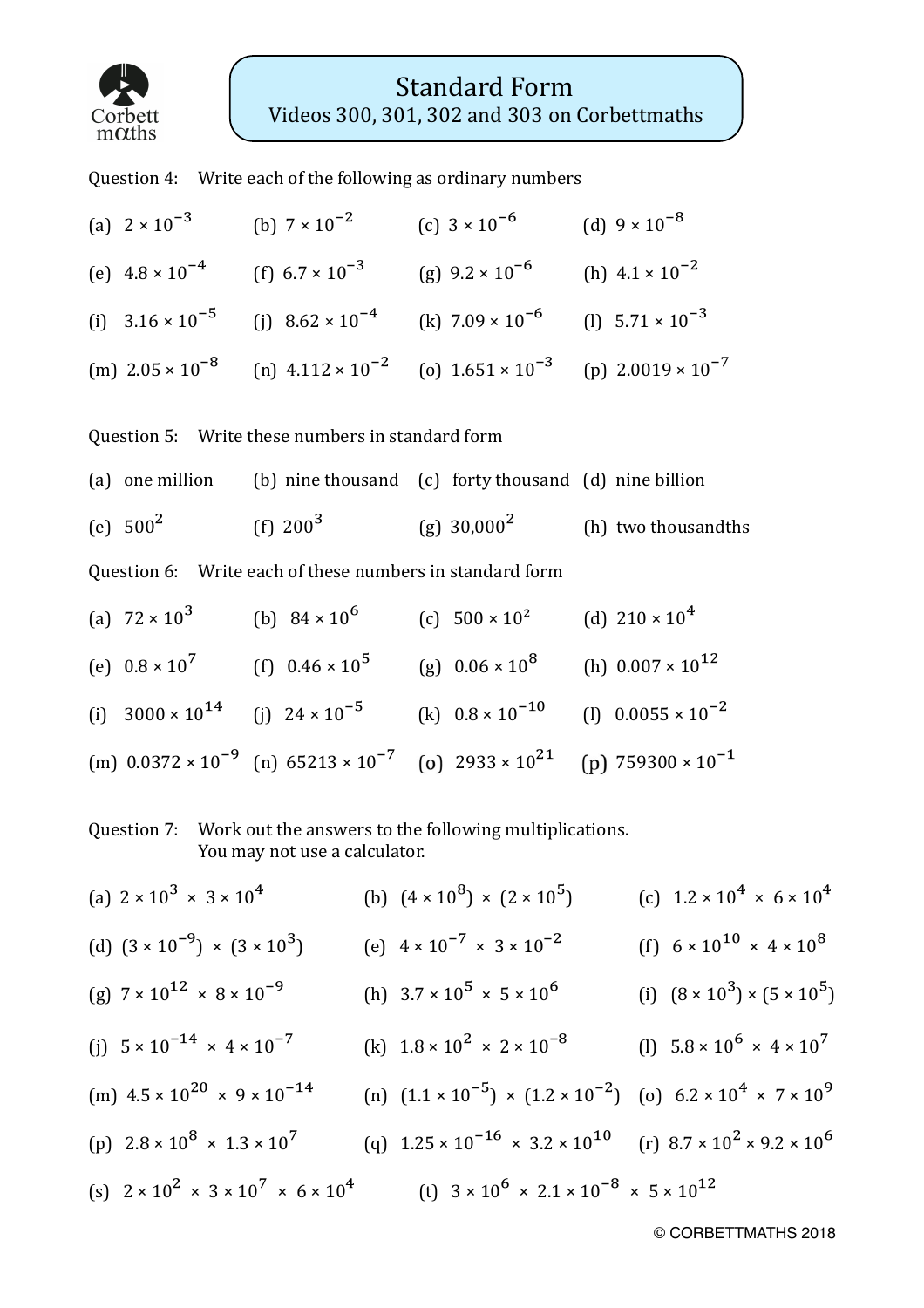

## Question 8: Work out the answers to the following divisions. You may not use a calculator.

| (a) $(8 \times 10^5) \div (2 \times 10^3)$                                                                                                             | (b) $(9 \times 10^9) \div (3 \times 10^4)$ (c) $(5 \times 10^6) \div (2 \times 10^2)$     |  |
|--------------------------------------------------------------------------------------------------------------------------------------------------------|-------------------------------------------------------------------------------------------|--|
| (d) $(9 \times 10^9) \div (4 \times 10^9)$                                                                                                             | (e) $(1.2 \times 10^4) \div (3 \times 10^8)$ (f) $(3.5 \times 10^2) \div (5 \times 10^9)$ |  |
| (g) $(4.8 \times 10^{15}) \div (3 \times 10^{4})$ (h) $(6.4 \times 10^{3}) \div (8 \times 10^{16})$ (i) $(2.7 \times 10^{-3}) \div (9 \times 10^{7})$  |                                                                                           |  |
| (i) $(1.44 \times 10^8) \div (12 \times 10^{-5})$ (k) $(2 \times 10^{10}) \div (5 \times 10^{-2})$ (l) $(1 \times 10^{-5}) \div (4 \times 10^{-2})$    |                                                                                           |  |
| (m) $(5 \times 10^{-6}) \div (8 \times 10^{-14})$ (n) $(8.1 \times 10^{-9}) \div (2.7 \times 10^{3})$ (o) $(1.6 \times 10^{7}) \div (8 \times 10^{2})$ |                                                                                           |  |
| (p) $(3 \times 10^{22}) \div (8 \times 10^{9})$ (q) $(3.92 \times 10^{8}) \div (1.4 \times 10^{-6})$ (r) $(3 \times 10^{-4}) \div (1.2 \times 10^{7})$ |                                                                                           |  |

## Question 9: Work out the answers to the following. You may not use a calculator.

| (a) $(3 \times 10^3)^2$                         |                            | (b) $(2 \times 10^6)^2$ (c) $(5 \times 10^4)^2$ (d) $(8 \times 10^5)^2$ |  |
|-------------------------------------------------|----------------------------|-------------------------------------------------------------------------|--|
| (e) $(9 \times 10^{10})^2$                      | (f) $(6 \times 10^{-3})^2$ | (g) $(2.5 \times 10^{-6})^2$ (h) $(1.2 \times 10^8)^2$                  |  |
| (i) $(2 \times 10^5)^3$ (j) $(4 \times 10^9)^3$ |                            | (k) $(3 \times 10^{15})^3$ (l) $(5 \times 10^{-7})^3$                   |  |
| (m) $(2 \times 10^6)^4$                         | (n) $(1 \times 10^{-4})^6$ | (o) $(8.3 \times 10^{-2})^2$ (p) $(9.7 \times 10^3)^2$                  |  |

Question 10: Work out each of the following

(a)  $5 \times 10^{4} + 3 \times 10^{4}$  (b)  $4 \times 10^{3} - 2 \times 10^{3}$  (c)  $2.5 \times 10^{5} + 3.3 \times 10^{5}$ (d)  $7 \times 10^{-2} + 2 \times 10^{-2}$  (e)  $6 \times 10^{3} + 8 \times 10^{2}$  (f)  $2 \times 10^{6} - 8 \times 10^{5}$ (g)  $2.6 \times 10^8 + 4.5 \times 10^9$  (h)  $5.12 \times 10^5 - 1.89 \times 10^4$  (i)  $(8 \times 10^7) + (3 \times 10^5)$ (j)  $5.07 \times 10^{10} + 2.77 \times 10^{9}$  (k)  $6.12 \times 10^{-3} - 1.07 \times 10^{-2}$  (l)  $4 \times 10^{-7} + 9 \times 10^{-5}$ (m)  $3.44 \times 10^8 + 7.03 \times 10^6 + 9.89 \times 10^7$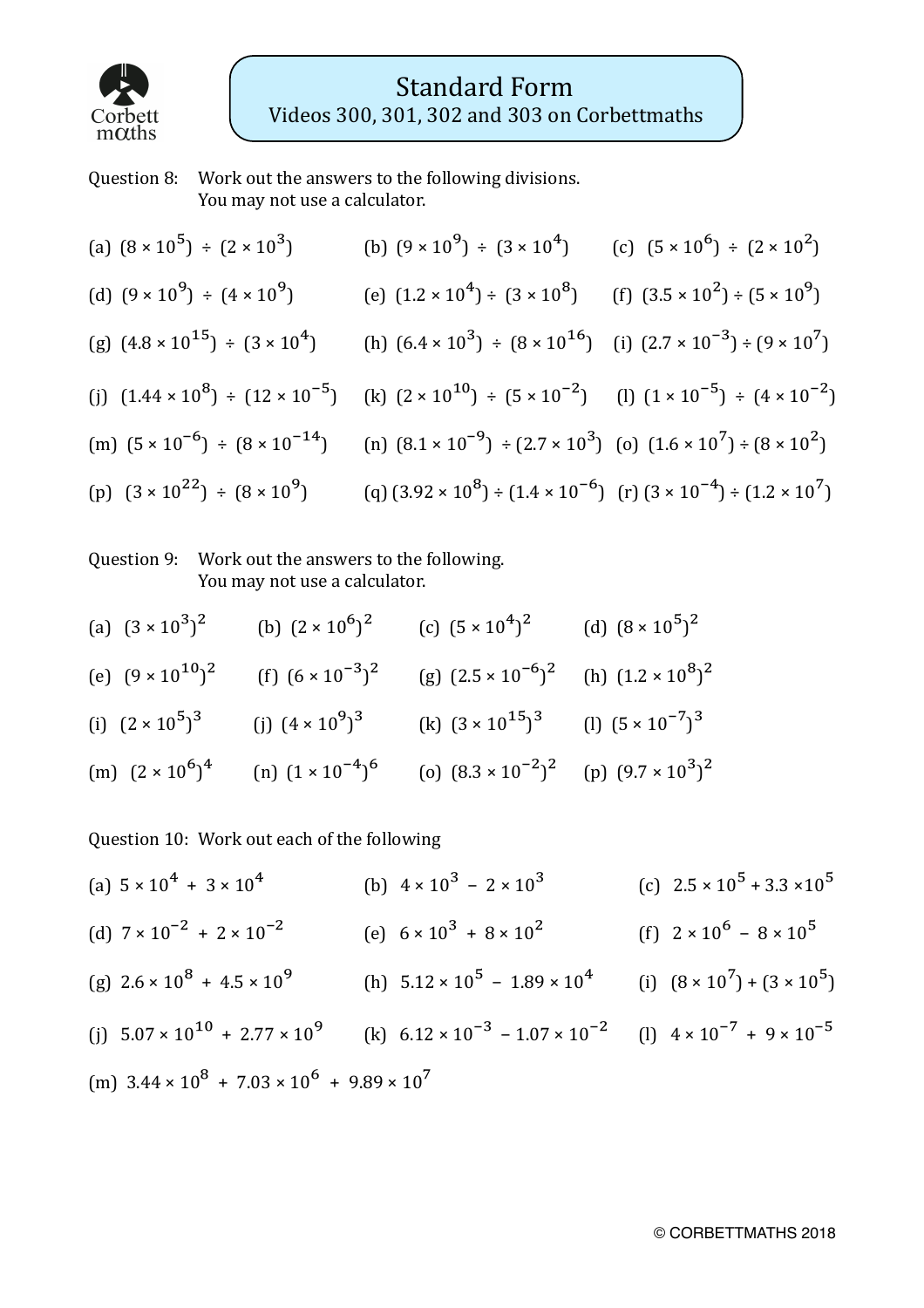

Question 11: Using a calculator, work out the following

(a)  $3.57 \times 10^3 \times 6.7 \times 10^7$  (b)  $9.5 \times 10^4 + 3.8 \times 10^5$  (c)  $1.8 \times 10^9 \times 5.2 \times 10^9$ (d)  $7 \times 10^{-8} \times 2 \times 10^{-6}$  (e)  $(7.71 \times 10^{15}) \div (6 \times 10^{4})$  (f)  $(8 \times 10^{9})^{3}$ (g)  $(5 \times 10^{-7})^{-3}$  (h)  $2.55 \times 10^{7} \times 8.02 \times 10^{4} \times 1.1 \times 10^{5}$ 



- Question 1: The distance between London and New York is 5,567,000 metres. Write this number in standard form.
- Ouestion 2: The distance from the Sun to Pluto is  $3.67$  billion miles. Write this number in standard form.



- Question  $3:$  The length of a cell is  $0.016$  mm Write this number in standard form.
- Question 4: The population of a country is  $6.51 \times 10^5$ Write the population of the country as an ordinary number.
- Question 5: 32,010 people attend a football match between West Ham and Southampton. Write this number in standard form.



- Question 6: There are approximately  $5 \times 10^4$  grains of rice in a one kilogram bag of rice. Approximately how many grains of rice will be in 20 one kilogram bags of rice?
- Question 7: A penny weighs 0.0036kg. Find the total mass of  $£400$  worth of pennies.

Question 8:  $A = 6 \times 10^5$  B = 30000 C = 5  $\times 10^{-2}$ (a) Work out AB (b) Work out  $C^2$